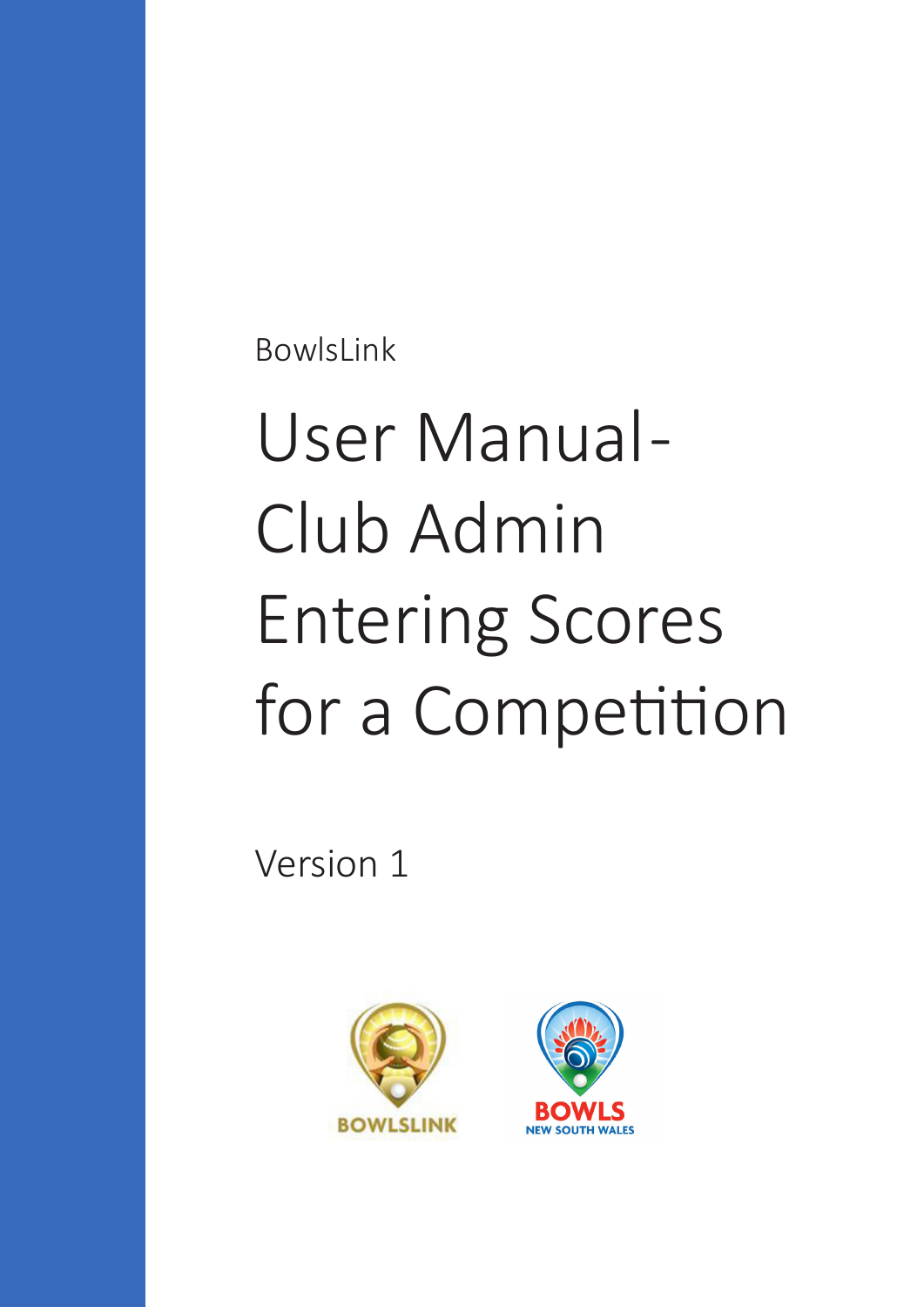### **Entering Scores for a Competition**

This user guide is to help club and competition administrators with entering and finalising scores and matches for competitions administered on behalf of Bowls NSW.

For the purposes of this manual, we will be showing the examples for State Carnival however the same steps and principles apply for any competition (excluding Pennant competitions).

- Log into bowlslink (www.bowlslink.com.au)
- Select your Club Administration profile
- Go to Competitions Under In Play you will see the competitions you are authorised to administer (in this case 2022 Bowls NSW Womens State Carnival)

| $\leftarrow$ $\rightarrow$ C $\bullet$ bowlsink.com.au/competitions/manage |                                                                                                                                                                                                                                |        |                    |        |             |                     |                        | 2 ☆ 口◎ :                       |
|----------------------------------------------------------------------------|--------------------------------------------------------------------------------------------------------------------------------------------------------------------------------------------------------------------------------|--------|--------------------|--------|-------------|---------------------|------------------------|--------------------------------|
|                                                                            | C SON NOT C SON AUTOR (C SOUTH CONTROL C SOUTH C SOUTH C SOUTH C SOUTH C AUTOR CONTROLLED AND SOUTH CONTROLLED STATES OF SOUTH AUTOR CONTROLLED AND SOUTH AT STATES OF SOUTH AUTOR CONTROLLED AND SOLD AT STATES OF SOUTH AUTO |        |                    |        |             |                     |                        | City Offer bookmarks           |
| <b>BOWLSLINK</b>                                                           | Milton-Ulladulla - Womens                                                                                                                                                                                                      | $\sim$ |                    |        |             |                     |                        | DAVID ELLIS -                  |
| <b>B</b> Membership                                                        |                                                                                                                                                                                                                                |        |                    |        |             |                     |                        |                                |
| P Outs                                                                     | Competitions                                                                                                                                                                                                                   |        |                    |        |             |                     |                        | <sup>2</sup> ADD COMPETITION   |
| & Greens                                                                   | Completed Cancelled<br>Draft-<br>Active<br>In Play                                                                                                                                                                             |        |                    |        |             |                     |                        |                                |
| <sup>2</sup> Competitions<br><b>Entries</b><br><b>Fatures</b>              | C Search Competitions<br><b>SE FILTER</b>                                                                                                                                                                                      |        |                    |        |             |                     |                        | Rews: 25 w                     |
| Events                                                                     | Title :                                                                                                                                                                                                                        | Event  | Dates :            | Format | Type        | <b>View Entries</b> | <b>Organising Body</b> | Actions                        |
| <b>Reports</b><br><b>Broadcast Schedule</b>                                | 2022 Bowls NSW Womens State Carnival                                                                                                                                                                                           |        | 2 May - 6 Hay 2022 | Fours. | Round-Robin | 172                 | Bowls NSH              | ۵                              |
| <b>E</b> tweets                                                            |                                                                                                                                                                                                                                |        |                    |        |             |                     |                        |                                |
| <b>Q</b> Email Campaigns                                                   |                                                                                                                                                                                                                                |        |                    |        |             |                     |                        | Powered by Marchetthurs, 1974. |
| C Finances                                                                 |                                                                                                                                                                                                                                |        |                    |        |             |                     |                        |                                |
| <b>CL</b> Integrations                                                     |                                                                                                                                                                                                                                |        |                    |        |             |                     |                        |                                |
|                                                                            |                                                                                                                                                                                                                                |        |                    |        |             |                     |                        |                                |
|                                                                            |                                                                                                                                                                                                                                |        |                    |        |             |                     |                        |                                |
|                                                                            |                                                                                                                                                                                                                                |        |                    |        |             |                     |                        |                                |

- Click on the Actions button (on the right)
- In the drop-down menu, click on View Results

The system will download all the matches to be played in that competition.

| D Soddisk Member Management 1: X +                                                                                                                                                                                             |                                          |                                      |                                                                                       |       |                                      |       |                       |                                        | $\Box$<br>w.<br>$\sim$<br>$\times$ |
|--------------------------------------------------------------------------------------------------------------------------------------------------------------------------------------------------------------------------------|------------------------------------------|--------------------------------------|---------------------------------------------------------------------------------------|-------|--------------------------------------|-------|-----------------------|----------------------------------------|------------------------------------|
| C . bowlslink.com.au/competitions/0637a18e-7fa1-48c5-89fc-f7fbe7e57684/results<br>$\leftarrow$ $\rightarrow$                                                                                                                   |                                          |                                      |                                                                                       |       |                                      |       |                       |                                        | <b>DO</b><br>近合                    |
| C SUBSIDE C SUBJECTS OF AUTOR COMPONE & SUBJECTS OF CALLASS COMPANY COMPANY COMPANY COMPANY COMPANY COMPANY COMPANY COMPANY COMPANY COMPANY COMPANY COMPANY COMPANY COMPANY COMPANY COMPANY COMPANY COMPANY COMPANY COMPANY CO |                                          |                                      |                                                                                       |       |                                      |       |                       |                                        | Offer bookmarks                    |
| <b>BOWLSLINK</b>                                                                                                                                                                                                               | Milton-Ulladulla - Womens                |                                      | $\sim$                                                                                |       |                                      |       |                       |                                        | DAVID ELLIS -                      |
| <b>B</b> Membership                                                                                                                                                                                                            |                                          |                                      |                                                                                       |       |                                      |       |                       |                                        |                                    |
| P Outs                                                                                                                                                                                                                         | < Back to Competitions<br>2 - 6 May 2022 |                                      |                                                                                       |       |                                      |       |                       |                                        |                                    |
|                                                                                                                                                                                                                                |                                          | 2022 Bowls NSW Womens State Carnival |                                                                                       |       |                                      |       |                       |                                        |                                    |
| & Greens                                                                                                                                                                                                                       |                                          |                                      | Version: 1   Status: Final   Type: Round-Robin   Format: Fours   Competitors: 172/174 |       |                                      |       |                       |                                        |                                    |
| <sup>2</sup> Competitions                                                                                                                                                                                                      |                                          |                                      |                                                                                       |       |                                      |       |                       |                                        |                                    |
| <b>Entries</b>                                                                                                                                                                                                                 | <b>Results</b>                           |                                      |                                                                                       |       |                                      |       |                       |                                        |                                    |
| Fixtures                                                                                                                                                                                                                       |                                          |                                      |                                                                                       |       |                                      |       |                       |                                        |                                    |
| Ewents.<br><b>Reports</b>                                                                                                                                                                                                      | Finalised.<br><b>Pending</b>             |                                      |                                                                                       |       |                                      |       |                       |                                        |                                    |
| <b>Broadcast Schedule</b>                                                                                                                                                                                                      |                                          |                                      |                                                                                       |       |                                      |       |                       |                                        |                                    |
| <b>E</b> Events                                                                                                                                                                                                                | <b>METHER</b>                            | C. Search Results                    |                                                                                       |       |                                      |       |                       | Rows: 25 =                             | 1222.23                            |
|                                                                                                                                                                                                                                | Match ID                                 | Section - Round                      | Home                                                                                  | Home  | Away                                 | Away  | <b>Date:</b>          | Location                               | Actions                            |
| <b>Q</b> Email Campaigns                                                                                                                                                                                                       |                                          |                                      |                                                                                       | Score |                                      | Score |                       |                                        |                                    |
| C Finances                                                                                                                                                                                                                     |                                          |                                      |                                                                                       |       |                                      |       |                       | Bomaderry<br>- Womens                  |                                    |
|                                                                                                                                                                                                                                | #422484                                  | $1 - 1$                              | T. Tomsett/R. Hartin/H. Flemin                                                        |       | 14.1-Mallaney/J. Cairns, R. Visintin |       | 2nd Hay 2022 @ 9:00am | Creen 1.                               | $\circ$                            |
|                                                                                                                                                                                                                                |                                          |                                      |                                                                                       |       |                                      |       |                       | <b>Birik 2</b>                         |                                    |
| <b>CL</b> Integrations                                                                                                                                                                                                         |                                          |                                      |                                                                                       |       |                                      |       |                       | Bomaderry                              |                                    |
|                                                                                                                                                                                                                                | #422485                                  | $1 - 1$                              | J. Hudson/K. Schofield/L. Hoge                                                        |       | V. Redrup/K. Eagleson/C. Allenb      |       | 2nd Hay 2022 @ 9:00am | - Womens<br>Creen 1.<br><b>Birik 7</b> | O.                                 |
|                                                                                                                                                                                                                                | #422486                                  | $1 - 1$                              | G. Lee/K. Costello/C. Woods/N                                                         |       | I. Dunn/C. Portener/D. Folkard/      |       | 2nd Hay 2022 @ 9:00am | Bomaderry<br><b>Womens</b>             |                                    |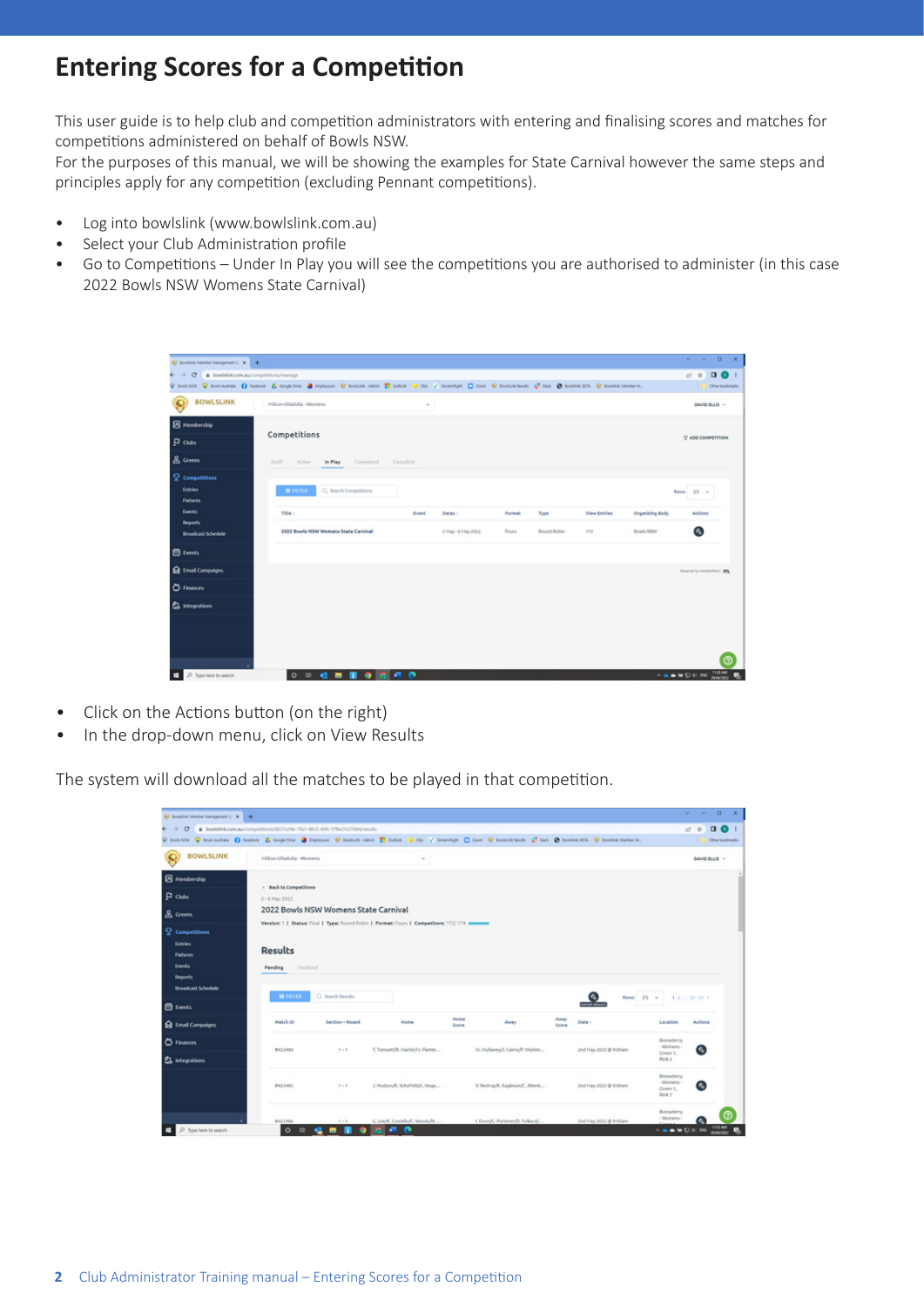#### • Click on the Blue FILTER button

|                                             | · bowlsink.com.au/competitions/0637a18e-7fa1-48c5-89fc-f7fbe7e57684/results |                                           |                                                                                                | C Son Now C Sock Lumbs C Authors & Coup Disc C Description C Sockie Labor. 21 October C Co. / Governings C Zoon C Sockick Marks C Stati C Scottish US Sockick Marks M. Description D. Sockie Marks Marks Marks Marks Marks Mar |                         |                  | $\begin{array}{c} \n\mathbf{a} \mathbf{b} \\ \mathbf{c} \mathbf{c} \\ \mathbf{d} \mathbf{c} \\ \mathbf{c} \mathbf{c} \\ \mathbf{c} \mathbf{c} \\ \mathbf{c} \mathbf{c} \\ \mathbf{c} \mathbf{c} \\ \mathbf{c} \mathbf{c} \\ \mathbf{c} \mathbf{c} \\ \mathbf{c} \mathbf{c} \\ \mathbf{c} \mathbf{c} \\ \mathbf{c} \mathbf{c} \\ \mathbf{c} \mathbf{c} \\ \mathbf{c} \mathbf{c} \\ \mathbf{c} \mathbf{c} \\ \mathbf{c} \mathbf{c} \\ \mathbf$<br>近食<br>Other bookmarks |
|---------------------------------------------|-----------------------------------------------------------------------------|-------------------------------------------|------------------------------------------------------------------------------------------------|--------------------------------------------------------------------------------------------------------------------------------------------------------------------------------------------------------------------------------|-------------------------|------------------|-----------------------------------------------------------------------------------------------------------------------------------------------------------------------------------------------------------------------------------------------------------------------------------------------------------------------------------------------------------------------------------------------------------------------------------------------------------------------|
| <b>BOWLSLINK</b><br>۰                       | Milton-Ulladulla - Womens                                                   |                                           | ÷.                                                                                             |                                                                                                                                                                                                                                |                         |                  | DAVID ELLIS -                                                                                                                                                                                                                                                                                                                                                                                                                                                         |
| <b>B</b> Membership                         | ( Back to Competitions                                                      |                                           |                                                                                                |                                                                                                                                                                                                                                |                         | <b>错</b> Filters | $\mathbf{x}$                                                                                                                                                                                                                                                                                                                                                                                                                                                          |
| $p_{\text{obs}}$                            | $2 - 0.10492222$                                                            |                                           |                                                                                                |                                                                                                                                                                                                                                |                         | <b>SECTION</b>   |                                                                                                                                                                                                                                                                                                                                                                                                                                                                       |
| & Greens                                    |                                                                             | 2022 Bowls NSW Womens State Carnival      |                                                                                                |                                                                                                                                                                                                                                |                         |                  |                                                                                                                                                                                                                                                                                                                                                                                                                                                                       |
| <sup>2</sup> Competitions                   |                                                                             |                                           | Verslord     Status: Final   Type: Round-Robin   Fermat: Fours   Compatibors: 172/174 -------- |                                                                                                                                                                                                                                |                         | ROUND.           |                                                                                                                                                                                                                                                                                                                                                                                                                                                                       |
| <b>Entries</b>                              |                                                                             |                                           |                                                                                                |                                                                                                                                                                                                                                |                         | LOCATION         |                                                                                                                                                                                                                                                                                                                                                                                                                                                                       |
| Fatures                                     | Results                                                                     |                                           |                                                                                                |                                                                                                                                                                                                                                |                         | DATE             |                                                                                                                                                                                                                                                                                                                                                                                                                                                                       |
| Ewents<br>Reports.                          | Pending  History                                                            |                                           |                                                                                                |                                                                                                                                                                                                                                |                         |                  |                                                                                                                                                                                                                                                                                                                                                                                                                                                                       |
| <b>Broadcast Schedule</b>                   |                                                                             |                                           |                                                                                                |                                                                                                                                                                                                                                |                         | COMPETITOR       |                                                                                                                                                                                                                                                                                                                                                                                                                                                                       |
| <b>E</b> Events                             |                                                                             | <b>Carl Committee Committee Committee</b> |                                                                                                |                                                                                                                                                                                                                                | <b>COL</b>              | CANCEL.<br>APPLY |                                                                                                                                                                                                                                                                                                                                                                                                                                                                       |
| <b>Q</b> Email Campaigns                    | Mailch ID                                                                   | Section - Report                          | <b>Information</b>                                                                             | Hotel<br>Amery<br>Score                                                                                                                                                                                                        | Arrey.<br>Date<br>Scare |                  |                                                                                                                                                                                                                                                                                                                                                                                                                                                                       |
|                                             |                                                                             | $-10.5$                                   | T. Tomortt, R. Hartin, EL Flamin                                                               | 10, Hullaneyfd, Cairnaff, Visintin.)                                                                                                                                                                                           | 268.8                   |                  |                                                                                                                                                                                                                                                                                                                                                                                                                                                                       |
|                                             |                                                                             |                                           |                                                                                                |                                                                                                                                                                                                                                |                         |                  |                                                                                                                                                                                                                                                                                                                                                                                                                                                                       |
|                                             | 3122451                                                                     |                                           |                                                                                                |                                                                                                                                                                                                                                |                         |                  |                                                                                                                                                                                                                                                                                                                                                                                                                                                                       |
| <b>C</b> Finances<br><b>CL</b> Integrations | #422485                                                                     | $1 - 1$                                   | J. Hutson/C. Schofield/L. Hoga                                                                 | V. Redrup/K. Engleson/C. Allerds                                                                                                                                                                                               | $2 - 11$                |                  |                                                                                                                                                                                                                                                                                                                                                                                                                                                                       |

• Click on Location – In the drop down window select your club name

| D Southirs: Member Management 1: X +                                                                                                              |                                                                              |                                                 |                                                                                               |                                                                                                                                                                |                         |                                                                  | $v = 0 x$                                              |
|---------------------------------------------------------------------------------------------------------------------------------------------------|------------------------------------------------------------------------------|-------------------------------------------------|-----------------------------------------------------------------------------------------------|----------------------------------------------------------------------------------------------------------------------------------------------------------------|-------------------------|------------------------------------------------------------------|--------------------------------------------------------|
| G<br>$\leftarrow$ $\rightarrow$                                                                                                                   | bowlslink.com.au/competitions/0637a18e-7fa1-48c5-89fc-f7fbe7e57684/results   |                                                 |                                                                                               |                                                                                                                                                                |                         |                                                                  | $\Box$ $\Theta$ :<br>近食                                |
| <b>BOWLSLINK</b>                                                                                                                                  | Milton-Ulladulla - Womens                                                    |                                                 |                                                                                               | C Sodistics C Sodissimals C Foodust & Conditions C September C Sodist Advis T Codust C Cat / Coverfulnt C Dom C Sodisk Made & C Sodisk LCL C Soddisk Member M. |                         |                                                                  | Other bookmarks<br>CANNO ELLIS -                       |
| <b>El Membership</b><br>$p_{\text{obs}}$<br>& Greens<br><sup>2</sup> Competitions<br><b>Entries</b><br><b>Fatures</b><br>Ewents<br><b>Reports</b> | 1 Back to Competitions<br>$2 - 0.104 + 2022$<br>Results<br>Pending  (United) | 2022 Bowls NSW Womens State Carnival            | Version: 1   Status: Final   Type: Round-Robin   Permat: Fours   Competitors: 172/174 members |                                                                                                                                                                |                         | <b>错 Filters</b><br><b>SECTION</b><br>ROUND.<br>LOCATION<br>DATE | s<br>$\mathcal{L}$<br>$\alpha$<br>$\sim$               |
| <b>Broadcast Schedule</b>                                                                                                                         |                                                                              | <b>C. Second President C. Seconds President</b> |                                                                                               |                                                                                                                                                                |                         | COMPETITOR<br><b>CANCEL</b><br>APPLY                             | $\mathcal{L}_{\mathcal{A}}^{\mathcal{A}}(\mathcal{A})$ |
| <b>E</b> Events<br><b>Q</b> Email Compaigns                                                                                                       | Moltch ID                                                                    | Section - locand                                | <b>Human</b>                                                                                  | <b>Home</b><br>Amery<br>Score                                                                                                                                  | Arrest<br>Date<br>Scare |                                                                  |                                                        |
| C Finances<br><b>CL</b> Integrations                                                                                                              | 3122401                                                                      | 1.11                                            | T. Tomortt, R. Hartin, H. Flamin                                                              | 10, Hullaney/J. Calm (R. Visintin.)                                                                                                                            | 20.38                   |                                                                  |                                                        |
|                                                                                                                                                   | #422485                                                                      | $1 - 1$                                         | J. Harboro/K. Schofferid/L. Hoga                                                              | V. Redrup/K. Engleson/C. Allerds                                                                                                                               | 20.63                   |                                                                  |                                                        |
| O Type here to search                                                                                                                             | 8422486<br>$\circ$<br>$\overline{a}$                                         |                                                 | C. Lee/K. Costelle-F. Messis #2                                                               | i Donall, Donaneelli Folksreid                                                                                                                                 |                         |                                                                  | TIZIAM<br>A & & D & DO<br><b>PERMITTE</b>              |

• Click on APPLY

| $\bigotimes$ Soutist Member Management 1: $X = \frac{1}{2}$ |                                                                                |                  |                                                                                               |                                                                                                                                                         |                           |                           | $\Box$<br>v.<br>$\sim$                                                        |
|-------------------------------------------------------------|--------------------------------------------------------------------------------|------------------|-----------------------------------------------------------------------------------------------|---------------------------------------------------------------------------------------------------------------------------------------------------------|---------------------------|---------------------------|-------------------------------------------------------------------------------|
| $\leftarrow$ $\rightarrow$                                  | C · boelslink.com.au/competitions/0637a18e-7fa1-48c5-89fc-f7fbe7e57684/results |                  |                                                                                               | C Sodition C Soditateds O footos & South Dire @ Seators ages # Cubot . Case of Co. / Goanlight C Zoon @ Sodicit/body and C Southlet Up Southlet the De- |                           |                           | 近会<br>$\begin{array}{c} \mathbf{a} \mathbf{b} \end{array}$<br>Other bookmarks |
| <b>BOWLSLINK</b>                                            | Milton-Ulladulla - Womens                                                      |                  | $\sim$                                                                                        |                                                                                                                                                         |                           |                           | DAVID ELLIS -                                                                 |
| <b>B</b> Membership                                         | 1 Back to Competitions                                                         |                  |                                                                                               |                                                                                                                                                         |                           | <b>错</b> Filters          | $\mathbf{x}$                                                                  |
| $p_{\text{obs}}$                                            | $2 - 0.1023222$                                                                |                  |                                                                                               |                                                                                                                                                         |                           | <b>SECTION</b>            |                                                                               |
| & Greens                                                    | 2022 Bowls NSW Womens State Carnival                                           |                  |                                                                                               |                                                                                                                                                         |                           |                           |                                                                               |
| <sup>2</sup> Competitions                                   |                                                                                |                  | Verslor: 1   Status: Final   Type: Round-Robin   Fermalt Fours   Competitors: 172/174 ------- |                                                                                                                                                         |                           | ROUND.                    |                                                                               |
| <b>Entries</b>                                              | Results                                                                        |                  |                                                                                               |                                                                                                                                                         |                           | LOCATION                  |                                                                               |
| Fatures<br>Ewents                                           |                                                                                |                  |                                                                                               |                                                                                                                                                         |                           | Venue                     |                                                                               |
| <b>Reports</b>                                              | Pending.<br><b>Call Countries</b>                                              |                  |                                                                                               |                                                                                                                                                         |                           | helect dub                | $\sim$                                                                        |
| <b>Broadcast Schedule</b>                                   | <b>THE FIRST CHECK</b>                                                         | Q Sauch Banche   |                                                                                               |                                                                                                                                                         |                           | Greenwell Point - Womens  |                                                                               |
| <b>El tweets</b>                                            |                                                                                |                  |                                                                                               |                                                                                                                                                         |                           | Sussex Inlet - Womens     |                                                                               |
| <b>Q</b> Email Campaigns                                    | Maltch (D)                                                                     | Section - Report | <b>Huma</b>                                                                                   | <b>Manhood</b><br>Amery<br>Score                                                                                                                        | Average<br>Date:<br>Scare | Culburra - Womens         |                                                                               |
| C Finances                                                  |                                                                                |                  |                                                                                               |                                                                                                                                                         |                           | Bomaderry - Womens        |                                                                               |
| <b>CL</b> Integrations                                      | 3122411                                                                        | $1 - 1$          | T. Tomortt, R. Hartin, E.L. Flamin                                                            | 10, Hullaneyfd, Cairnaff, Visintin,                                                                                                                     | 26435                     | <b>CLUB NOWRA</b>         |                                                                               |
|                                                             |                                                                                |                  |                                                                                               |                                                                                                                                                         |                           | Milton-Ulladulla - Womens |                                                                               |
|                                                             | 9422483                                                                        | $-1 - 1$         | J. Hudson/K. Schofield/L. Hoga                                                                | V. Redrup/K. Engleson/C. Allersb                                                                                                                        | $20 - 0.3$                | COMPETITOR                |                                                                               |
|                                                             |                                                                                |                  |                                                                                               |                                                                                                                                                         |                           | CANCEL!<br><b>APPLY</b>   |                                                                               |
| D Tupe here to search                                       | 8422406<br>$\circ$                                                             |                  | C. Lee/IC Counsbut", Moodultz<br>$-1$<br>$\bullet$                                            | 1 Floated C. Distances Fl. Solliers                                                                                                                     |                           |                           |                                                                               |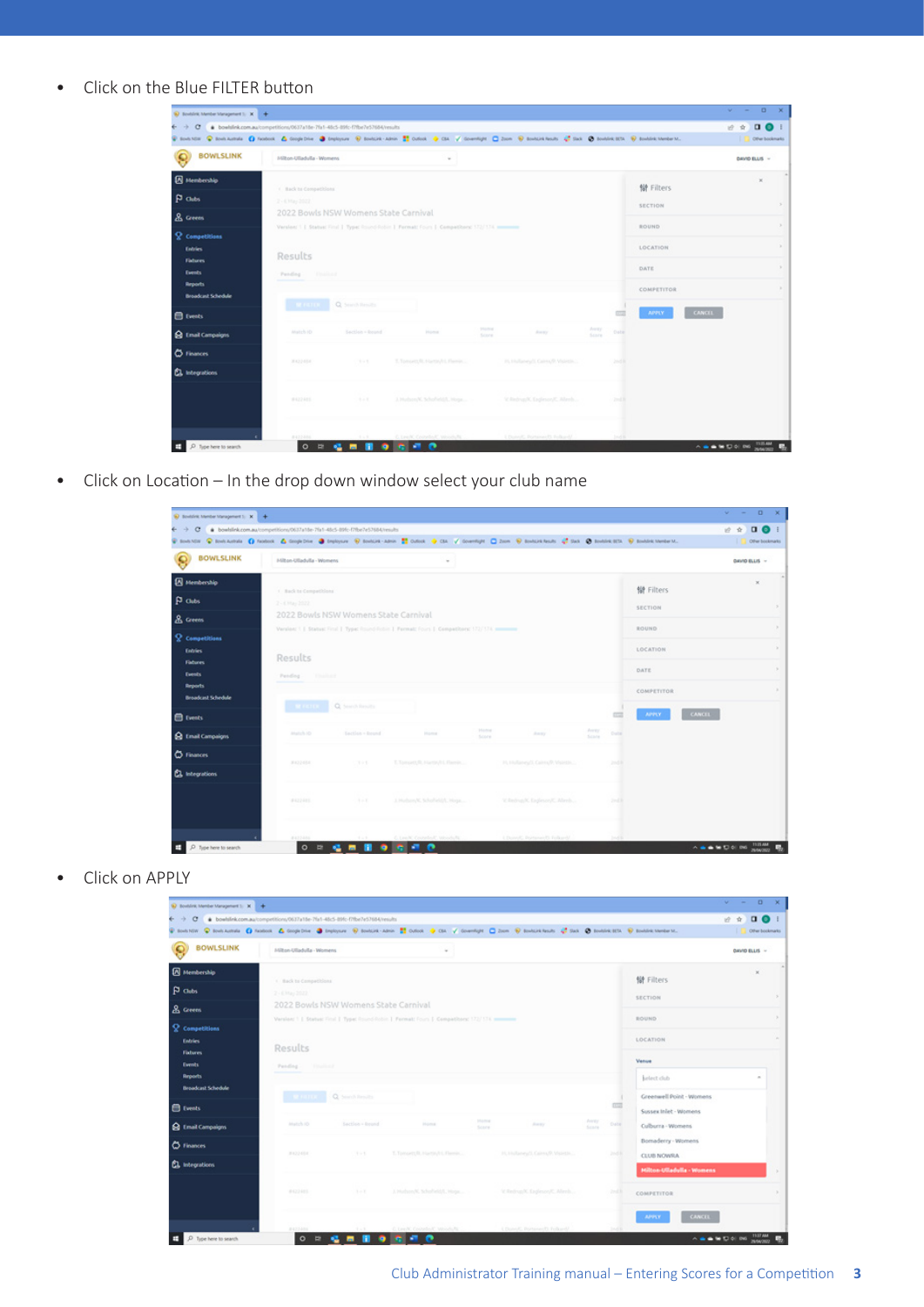The system will automatically download all matches to be played at your venue (Please note: You can also select section and round to further reduce the amount of matches to download)

• Scroll to the match you need to input scores. You will note that there is a column that states Section Number & Round Number

| $\leftarrow$ $\rightarrow$<br>$\sigma$                                                     |                           |         |                                    | @ bowlslink.com.au/competitions/0637a18e-7ls1-48c5-896; f7fbe7e57884/vesubs?f8ers/MS8location%5D+%7EYzkdr%3A3A92Ther%3A7Milton-UlladullaN20-%20Womens","value"%3A"9ca8820-0806-458s-ade7-80265455. |                        |                                                                           | $\Box$ <sup><math>\odot</math></sup><br>音 |
|--------------------------------------------------------------------------------------------|---------------------------|---------|------------------------------------|----------------------------------------------------------------------------------------------------------------------------------------------------------------------------------------------------|------------------------|---------------------------------------------------------------------------|-------------------------------------------|
|                                                                                            |                           |         |                                    | C Son Now C Soutcomes O fontos: A Cooperine O Southern C Southern AD Color, O Co. / CountlyN C 2non C Southern AD Date O Southern C Counter States                                                 |                        |                                                                           | Cilver bookmarks                          |
| <b>BOWLSLINK</b>                                                                           | Milton-Ulladulla - Womens |         | ÷                                  |                                                                                                                                                                                                    |                        |                                                                           | CANNO ELLIS -                             |
| <b>R</b> Membership                                                                        |                           |         |                                    |                                                                                                                                                                                                    |                        | 14hat-<br>Ulladvilla                                                      |                                           |
| $p_{\text{obs}}$<br>& Greens                                                               | #422662                   | $5 - 6$ | N. Mangraviti/D. Dunnerfill, Dea   | L. Langfield/K. Albany/G. Howe                                                                                                                                                                     | 4th Hay 2022 @ 12:30pm | $\mathcal{L}_{\mathcal{C}}$<br><b>Mismens</b><br>- Creen<br>3. Rink<br>16 | $\circ$                                   |
| <sup>Q</sup> Competitions<br><b>Entries</b><br><b>Fixtures</b><br>Events<br><b>Reports</b> | #422663                   | $5 - 6$ | P. Francis/L. Martin/H. Richards/  | K. Robinson/N. Wood/J. Hull/J.                                                                                                                                                                     | 4th May 2022 @ 12:30pm | Hilton-<br>Ulladvilla<br>×.<br><b>Womens</b><br>- Green<br>3, Rink<br>21  | $\circ$                                   |
| <b>Broadcast Schedule</b><br><b>El Events</b>                                              | #422664                   |         | C. Wynen/L. Combe/C. King/E.       | R. Cheetham/H. Peralta/A. Cha                                                                                                                                                                      | 2nd Hay 2022 @ 9:00am  | Hilton-<br>Ulladvilla<br><b>Womens</b><br>- Green<br>1. Rink 2            | G)                                        |
| <b>Q</b> Email Campaigns                                                                   |                           |         |                                    |                                                                                                                                                                                                    |                        | Hilton-<br>Ulladulla                                                      |                                           |
| <b>C</b> Finances<br><b>Cl.</b> Integrations                                               | #422665                   | $6 - 1$ | K. Jones/D. Stockwell/L. Wiltshi   | 5. Wormelton/L.Ferchow/L. Cro                                                                                                                                                                      | 2nd Hay 2022 @ 9:00am  | <b>Womens</b><br>- Green<br>1. Rink 7                                     | $\circ$                                   |
|                                                                                            | #422666                   | $K = 1$ | S. Firth/I-I, Baber/I-I, Dougherty | J. Short/C. Patman/K. Suckley/S                                                                                                                                                                    | 2nd Hay 2022 @ 9:00am  | Hilton-<br>Ulladulla<br>Womens<br>- Creen<br>1. Rink 4                    | ๑<br>൚                                    |

- Click on the Actions button (on the right hand side)
- In the drop-down list, click on Quick Enter Results

| <b>BOWLSLINK</b><br>Milton-Ulladulla - Womens<br>$\sim$<br><b>R</b> Membership<br><b>Enter Final Results</b><br>$p_{\text{obs}}$<br>$\circ$<br>& Greens<br>C. WYNEN/L. COMBE/C. KING/E. CRAY<br>P. Francis R., Martin H. Bichards/<br>K. Robinson/N. Wood/J. Hull/I<br><b>B422643</b><br>$3 - 6$<br><sup>Q</sup> Competitions<br>(COMPOSITE)<br><b>Entries</b><br>1. Carolyn Wynen<br><b>Fixtures</b><br>2. Lynn Combe<br>Ewents<br>E. Cheetham hi, Perahalh, Ora<br>C. Wynesd, Combert, King E.<br>2122001<br>$\alpha \sim 1$<br><b>Reports</b><br>3. Christine King<br><b>Broadcast Schedule</b><br>4. Elizabeth Gray<br><b>El Events</b><br>$\circ$<br>R. CHEETHAM/M. PERALTA/A. CHAMBERS/L.<br>5. Womehord, Ferchowd, Cre.,<br>K. Jones/D. Stockwell/L. Wiltshi,<br>$A - 7$<br>8422665<br><b>Q</b> Email Campaigns<br>COOFREY (FICTREE SPORTS)<br>C Finances<br>1. Rosemary Cheetham<br><b>Cl.</b> Integrations<br>2. Harilyn Peralta<br>5. Firmyl L. Baberyl L. Dougherty<br>J. Box/C. Patriar/K. Sockley/S.,<br>2322446<br>$1 - 1$<br>$24 - 24$<br>3. Annelte Chambers<br>4. Lisa Godfrey |  |  | C SURVIVE C SURVIVES C TRONG & COURTING C DISPONSE CONTRACTOR COM COMMUNISTIC ZON CONTRACTOR CONTRACTOR CONSERVATION OF SURVIVENCE OF SURVIVENCE OF SURVIVENCE OF SURVIVENCE OF SURVIVENCE OF SURVIVENCE OF SURVIVENCE OF SURV |  | Other bookmarks |
|-------------------------------------------------------------------------------------------------------------------------------------------------------------------------------------------------------------------------------------------------------------------------------------------------------------------------------------------------------------------------------------------------------------------------------------------------------------------------------------------------------------------------------------------------------------------------------------------------------------------------------------------------------------------------------------------------------------------------------------------------------------------------------------------------------------------------------------------------------------------------------------------------------------------------------------------------------------------------------------------------------------------------------------------------------------------------------------------------|--|--|--------------------------------------------------------------------------------------------------------------------------------------------------------------------------------------------------------------------------------|--|-----------------|
|                                                                                                                                                                                                                                                                                                                                                                                                                                                                                                                                                                                                                                                                                                                                                                                                                                                                                                                                                                                                                                                                                                 |  |  |                                                                                                                                                                                                                                |  | CANNO ELLIS -   |
|                                                                                                                                                                                                                                                                                                                                                                                                                                                                                                                                                                                                                                                                                                                                                                                                                                                                                                                                                                                                                                                                                                 |  |  |                                                                                                                                                                                                                                |  | ×               |
|                                                                                                                                                                                                                                                                                                                                                                                                                                                                                                                                                                                                                                                                                                                                                                                                                                                                                                                                                                                                                                                                                                 |  |  |                                                                                                                                                                                                                                |  |                 |
|                                                                                                                                                                                                                                                                                                                                                                                                                                                                                                                                                                                                                                                                                                                                                                                                                                                                                                                                                                                                                                                                                                 |  |  |                                                                                                                                                                                                                                |  |                 |
|                                                                                                                                                                                                                                                                                                                                                                                                                                                                                                                                                                                                                                                                                                                                                                                                                                                                                                                                                                                                                                                                                                 |  |  |                                                                                                                                                                                                                                |  |                 |
|                                                                                                                                                                                                                                                                                                                                                                                                                                                                                                                                                                                                                                                                                                                                                                                                                                                                                                                                                                                                                                                                                                 |  |  |                                                                                                                                                                                                                                |  |                 |
|                                                                                                                                                                                                                                                                                                                                                                                                                                                                                                                                                                                                                                                                                                                                                                                                                                                                                                                                                                                                                                                                                                 |  |  |                                                                                                                                                                                                                                |  |                 |
|                                                                                                                                                                                                                                                                                                                                                                                                                                                                                                                                                                                                                                                                                                                                                                                                                                                                                                                                                                                                                                                                                                 |  |  |                                                                                                                                                                                                                                |  |                 |
|                                                                                                                                                                                                                                                                                                                                                                                                                                                                                                                                                                                                                                                                                                                                                                                                                                                                                                                                                                                                                                                                                                 |  |  |                                                                                                                                                                                                                                |  |                 |
|                                                                                                                                                                                                                                                                                                                                                                                                                                                                                                                                                                                                                                                                                                                                                                                                                                                                                                                                                                                                                                                                                                 |  |  |                                                                                                                                                                                                                                |  |                 |
|                                                                                                                                                                                                                                                                                                                                                                                                                                                                                                                                                                                                                                                                                                                                                                                                                                                                                                                                                                                                                                                                                                 |  |  |                                                                                                                                                                                                                                |  |                 |
|                                                                                                                                                                                                                                                                                                                                                                                                                                                                                                                                                                                                                                                                                                                                                                                                                                                                                                                                                                                                                                                                                                 |  |  |                                                                                                                                                                                                                                |  |                 |
|                                                                                                                                                                                                                                                                                                                                                                                                                                                                                                                                                                                                                                                                                                                                                                                                                                                                                                                                                                                                                                                                                                 |  |  |                                                                                                                                                                                                                                |  |                 |
|                                                                                                                                                                                                                                                                                                                                                                                                                                                                                                                                                                                                                                                                                                                                                                                                                                                                                                                                                                                                                                                                                                 |  |  |                                                                                                                                                                                                                                |  |                 |
|                                                                                                                                                                                                                                                                                                                                                                                                                                                                                                                                                                                                                                                                                                                                                                                                                                                                                                                                                                                                                                                                                                 |  |  |                                                                                                                                                                                                                                |  |                 |

- Enter in the scores for the match for each team
- Click on Finalise Result to toggle the button from NO to YES
- 14 Click on the Blue SAVE button

The system will process the score and take you back to the list of matches screen.

• Repeat steps 9 – 14 for each match you are inputting scores for.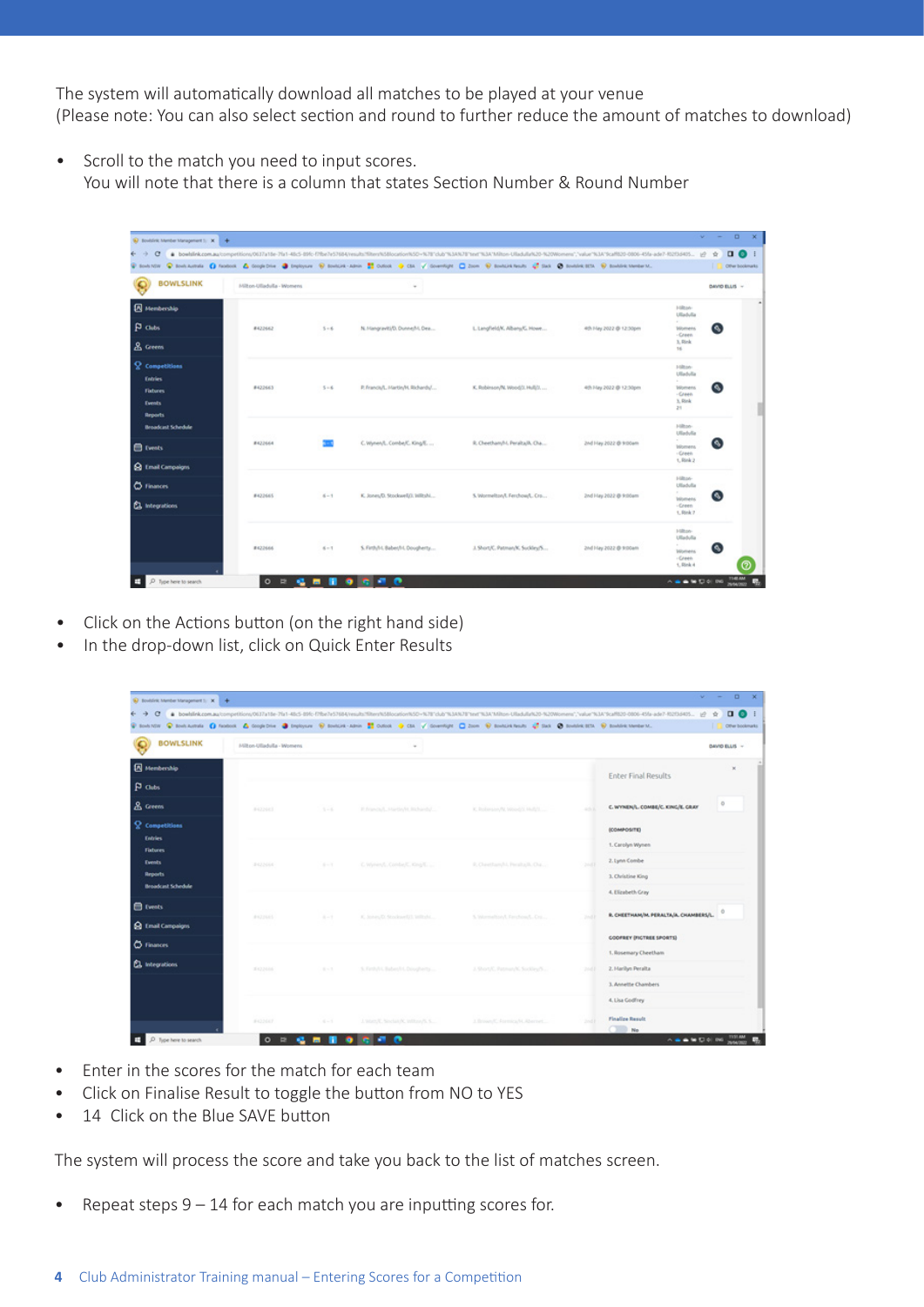Each match that you finalise will then move from the pending screen to finalised screen

| $\circ$<br>$\leftarrow$ $\rightarrow$  | Bowlsink.com.au/competitions/0637a18e-7fa1-48c5-89fc-f7fbe7e57684/results/finalised |                                      |                                                                                                                                                                 |                      |                               |               |                       |                               | $\blacksquare$<br>近食 |
|----------------------------------------|-------------------------------------------------------------------------------------|--------------------------------------|-----------------------------------------------------------------------------------------------------------------------------------------------------------------|----------------------|-------------------------------|---------------|-----------------------|-------------------------------|----------------------|
|                                        |                                                                                     |                                      | C Southern C Southeartes C Southern A Deployment C Southern Arms 22 October C Car / Gourtleff C Down C Southern Law C Southern C Southern C Southern C Southern |                      |                               |               |                       |                               | Offer bookmarks      |
| <b>BOWLSLINK</b>                       | Milton-Ulladulla - Womens                                                           |                                      | $\sim$                                                                                                                                                          |                      |                               |               |                       |                               | DAVID ELLIS ~        |
| <b>B</b> Membership                    |                                                                                     |                                      |                                                                                                                                                                 |                      |                               |               |                       |                               |                      |
| $p_{\text{dubs}}$                      | < Back to Competitions<br>2 - 6 May 2022                                            |                                      |                                                                                                                                                                 |                      |                               |               |                       |                               |                      |
| & Greens                               |                                                                                     | 2022 Bowls NSW Womens State Carnival |                                                                                                                                                                 |                      |                               |               |                       |                               |                      |
|                                        |                                                                                     |                                      | Version: 1   Status: Final   Type: Round-Robin   Fermat: Fours   Competitors: 172/174 minimum                                                                   |                      |                               |               |                       |                               |                      |
| <sup>2</sup> Competitions              |                                                                                     |                                      |                                                                                                                                                                 |                      |                               |               |                       |                               |                      |
| <b>Entries</b><br><b>Fatures</b>       | <b>Results</b>                                                                      |                                      |                                                                                                                                                                 |                      |                               |               |                       |                               |                      |
| Events                                 | Finalised<br>Pending-                                                               |                                      |                                                                                                                                                                 |                      |                               |               |                       |                               |                      |
|                                        |                                                                                     |                                      |                                                                                                                                                                 |                      |                               |               |                       |                               |                      |
| <b>Reports</b>                         |                                                                                     |                                      |                                                                                                                                                                 |                      |                               |               |                       |                               |                      |
| <b>Broadcast Schedule</b>              |                                                                                     |                                      |                                                                                                                                                                 |                      |                               |               |                       |                               |                      |
| <b>E</b> tweets                        | <b>WILTER</b>                                                                       | C. Search Results                    |                                                                                                                                                                 |                      |                               |               |                       | Rews: 100 x                   |                      |
|                                        | Match ID                                                                            | Section - Round                      | Home                                                                                                                                                            | <b>Home</b><br>Score | Away                          | Away<br>Score | <b>Oute :</b>         | Location                      | Actions              |
| <b>Q</b> Email Campaigns<br>C Finances |                                                                                     |                                      |                                                                                                                                                                 |                      |                               |               |                       | Hilton-                       |                      |
|                                        | #422664                                                                             | $6 - 1$                              | C. Wynen/L. Combe/C. King/E                                                                                                                                     | shorts.              | R. Cheetham/H. Peralta/A. Cha | duty          | 2nd Hay 2022 @ 9:00am | Ulladulla<br>$\sim$<br>Womens | ω                    |
| <b>CL</b> Integrations                 |                                                                                     |                                      |                                                                                                                                                                 |                      |                               |               |                       | $-Green$<br>1. Rink 2         |                      |
|                                        |                                                                                     |                                      |                                                                                                                                                                 |                      |                               |               |                       |                               |                      |
|                                        |                                                                                     |                                      |                                                                                                                                                                 |                      |                               |               |                       |                               |                      |

The system will automatically update the ladder for that section the match is played within.

YOU HAVE SUCCESFULLY RECORDED THE SCORES FOR EVERY MATCH.